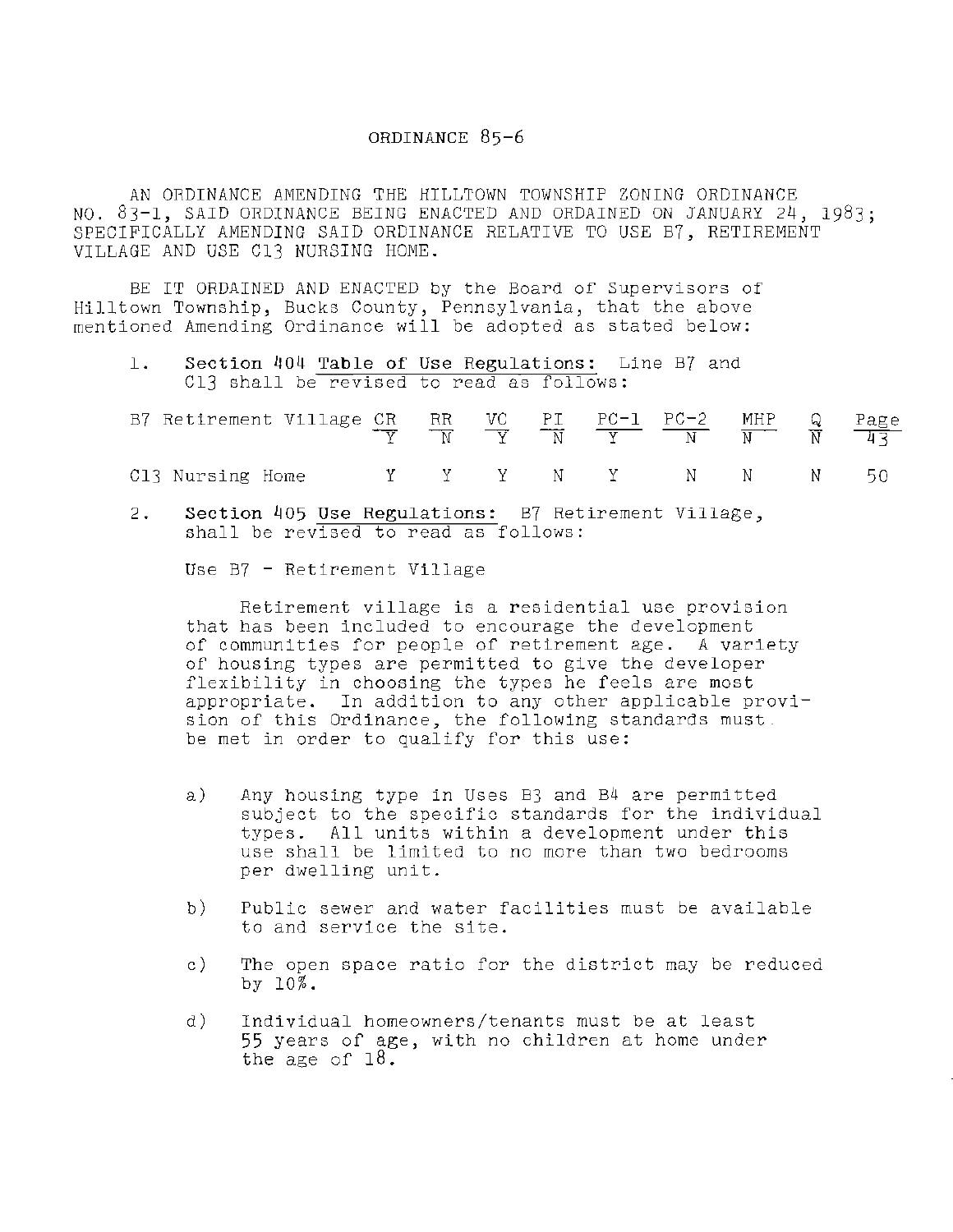- e) A community center for the residents of the development must be provided that includes the following facilities:<br>1) M
	- 1) Meeting hall/multi-purpose room.<br>2) Classrooms/small meeting rooms.
	- 2) Classrooms/small meeting rooms.<br>3) Equipped craft shop.
		-
	- 3) Equipped craft shop.<br>4) Rest room facilities Rest room facilities.

5) May include: library, laundry room, exercise room, kitchen and pantry on similar facilities.

- f) A minimum of  $5\%$  of the housing units shall be constructed to accommodate the physically handicapped.
- g) Prior to final approval of the plans, the Township must be satisfied with and agree to the legal arrangements and contracts to insure the age restrictions will be adhered to.
- h) Within the PC-1 District, the maximum density for Use B3 shall be 2.25 dwelling units per acre and for Use  $B4$  shall be  $8.25$  dwelling units per acre. Minimum open space required shall be 40%.
- i) Minimum off-street parking requirements:

**1)** Use B3 - Two (2) off-street spaces per dwell-2) Use  $B4 - 1.0$  off-street spaces per dwelling unit. Off-street parking requirements for Use B-4 may be reduced 25% upon approval of the Board of Supervisors and execution of a written agreement between the Township and Owner that, after one **(1)** year following the issuance of the last occupancy permit, the owner shall provide the additional parking spaces, at owner's expense, if deemed necessary by the Board of Supervisors. Design of the retirement village shall provide for the required number of parking spaces and clearly designate those which shall be installed under the "Reduction of Parking Facilities" Agreement, the requestion of Parking Facificies Agreement<br>if required by the Board.

j) *A* lot area of not less than twenty (20) acres is required within the PC-1 District for this use.